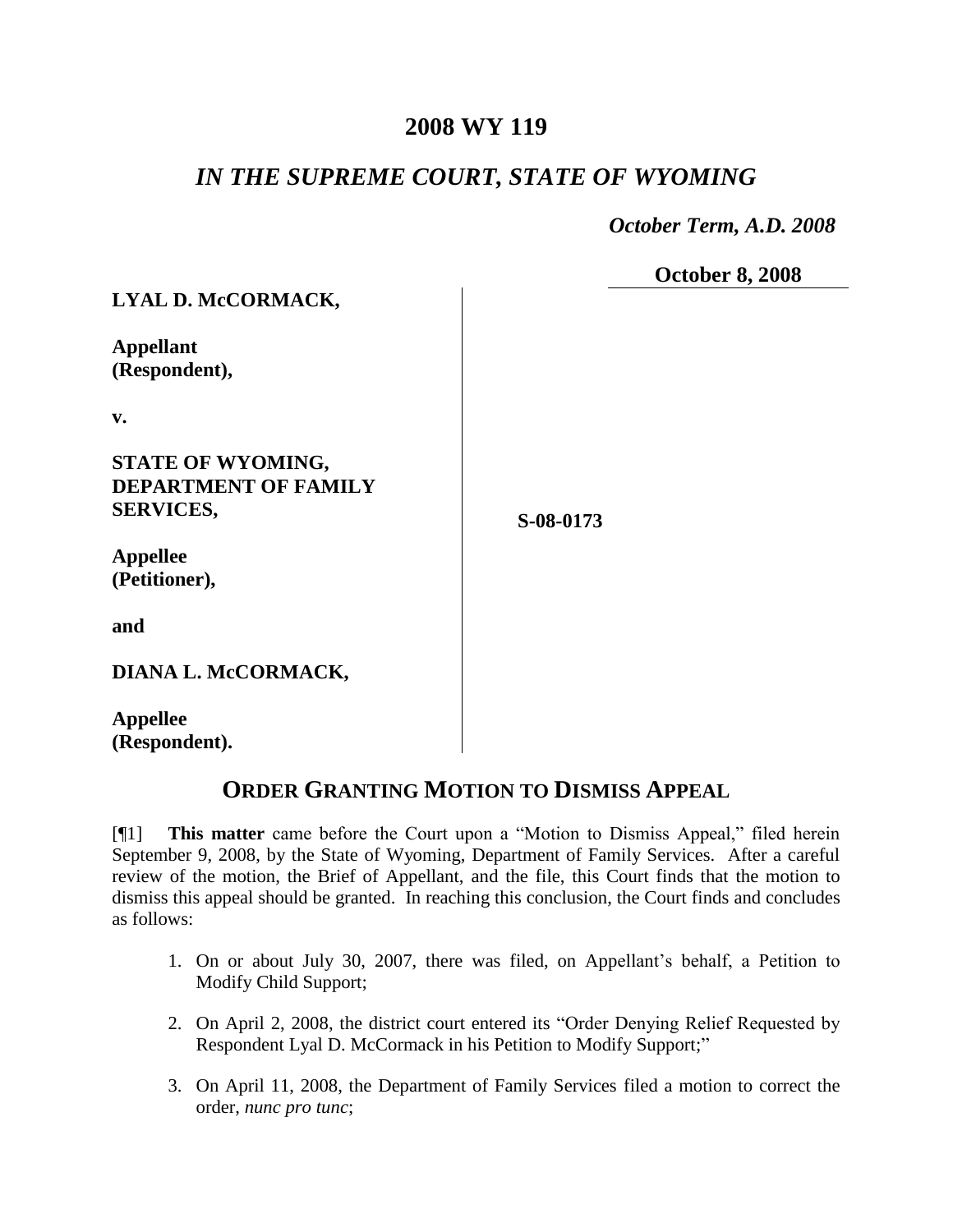- 4. On May 21, 2008, the district court entered its "Order Denying Relief Requested by Respondent Lyal D. McCormack in his Petition to Modify Support *Nunc Pro Tunc*" (the *nunc pro tunc* order). This order made the following correction to two paragraphs: the original order stated that the "judgment is entered against Lyal D. McCormack in the sum of \$6,123.76 through December 31, 2008; the correct date is December 31, 2007, and the judgment should be awarded to Diana L. McCormack." The order indicates that these clerical errors were corrected "pursuant to W.R.C.P.  $60(a)$ ;"
- 5. On June 13, 2008, Appellant mailed his notice of appeal from a correctional facility. Under what is known as the "prisoner delivery rule," the notice of appeal was deemed filed on that date. W.R.A.P. 14.04;
- 6. In his notice of appeal, Appellant indicates that he is appealing from the order entered on May 21, 2008, the *nunc pro tunc* order;
- 7. Appellant's notice of appeal, June 13, 2008, is timely as to the May 21<sup>st</sup> nunc pro *tunc* order;
- 8. Appellant's notice of appeal is not timely as to the original order, the April  $2^{nd}$ "Order Denying Relief Requested by Respondent Lyal D. McCormack in his Petition to Modify Support." W.R.A.P. 2.01;
- 9. On September 29, 2008, Appellant filed his "Brief of Appellant" in this Court;
- 10. In his Brief of Appellant, Appellant challenges the original order. Appellant does not challenge the corrections made in the *nunc pro tunc* order;
- 11. This Court finds that, although the appeal from the *nunc pro tunc* order is proper, this appeal should be dismissed because Appellant, in his brief, does not challenge the *nunc pro tunc* order. Instead, Appellant challenges only the original order. However, he has not filed a timely appeal to challenge that order. Thus, without a challenge to the *nunc pro tunc* order, this Court finds that this appeal should be dismissed;
- 12. Cases from other jurisdictions support this result. In *Breslow v. Breslow*, 713 N.E.2d 642, 649-50 (Ill.App.Ct. 1st Dist. 1999) an Illinois court wrote:

A *nunc pro tunc* order may itself properly be treated as an appealable order, because it would be manifestly unfair to allow a party no avenue in which to seek appellate review of the propriety of such an order. Accordingly, although a *nunc pro tunc* order for some purposes "relates back" to the time of the order it corrects, it does not relate back "in such a manner as to make it impossible to file a notice of appeal within the time required" by the supreme court rules. . . .